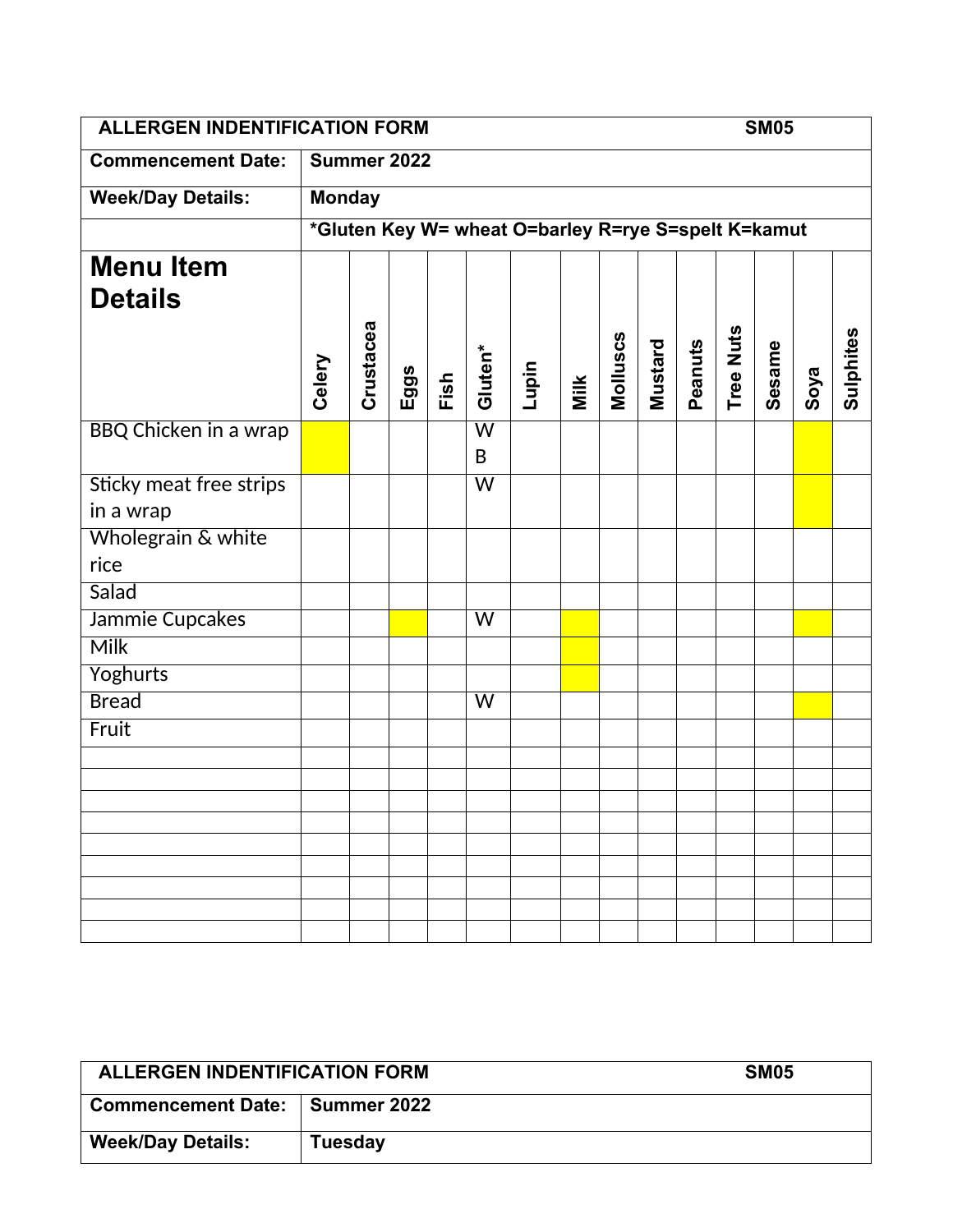|                                    | *Gluten Key W= wheat O=barley R=rye S=spelt K=kamut |           |      |      |                         |       |      |          |         |         |                  |        |      |           |
|------------------------------------|-----------------------------------------------------|-----------|------|------|-------------------------|-------|------|----------|---------|---------|------------------|--------|------|-----------|
| <b>Menu Item</b><br><b>Details</b> | Celery                                              | Crustacea | Eggs | Fish | Gluten*                 | Lupin | Milk | Molluscs | Mustard | Peanuts | <b>Tree Nuts</b> | Sesame | Soya | Sulphites |
| Macaroni Cheese                    |                                                     |           |      |      | $\overline{\mathsf{W}}$ |       |      |          |         |         |                  |        |      |           |
| <b>Beef Lasagne</b>                |                                                     |           |      |      | $\overline{\mathsf{W}}$ |       |      |          |         |         |                  |        |      |           |
| <b>Garlic Bread</b>                |                                                     |           |      |      | $\overline{\mathsf{w}}$ |       |      |          |         |         |                  |        |      |           |
| Peas                               |                                                     |           |      |      |                         |       |      |          |         |         |                  |        |      |           |
| Shortbread                         |                                                     |           |      |      | $\overline{\mathsf{W}}$ |       |      |          |         |         |                  |        |      |           |
| <b>Milk</b>                        |                                                     |           |      |      |                         |       |      |          |         |         |                  |        |      |           |
| <b>Yoghurts</b>                    |                                                     |           |      |      |                         |       |      |          |         |         |                  |        |      |           |
| <b>Bread</b>                       |                                                     |           |      |      | $\overline{W}$          |       |      |          |         |         |                  |        |      |           |
| Fruit                              |                                                     |           |      |      |                         |       |      |          |         |         |                  |        |      |           |
|                                    |                                                     |           |      |      |                         |       |      |          |         |         |                  |        |      |           |
|                                    |                                                     |           |      |      |                         |       |      |          |         |         |                  |        |      |           |
|                                    |                                                     |           |      |      |                         |       |      |          |         |         |                  |        |      |           |
|                                    |                                                     |           |      |      |                         |       |      |          |         |         |                  |        |      |           |
|                                    |                                                     |           |      |      |                         |       |      |          |         |         |                  |        |      |           |
|                                    |                                                     |           |      |      |                         |       |      |          |         |         |                  |        |      |           |
|                                    |                                                     |           |      |      |                         |       |      |          |         |         |                  |        |      |           |
|                                    |                                                     |           |      |      |                         |       |      |          |         |         |                  |        |      |           |
|                                    |                                                     |           |      |      |                         |       |      |          |         |         |                  |        |      |           |

| <b>ALLERGEN INDENTIFICATION FORM</b> |             |                                                     |          |                  |         |      |      |                         |         |             |             | <b>SM05</b> |          |               |
|--------------------------------------|-------------|-----------------------------------------------------|----------|------------------|---------|------|------|-------------------------|---------|-------------|-------------|-------------|----------|---------------|
| <b>Commencement Date:</b>            | Summer 2022 |                                                     |          |                  |         |      |      |                         |         |             |             |             |          |               |
| <b>Week/Day Details:</b>             |             | Wednesday                                           |          |                  |         |      |      |                         |         |             |             |             |          |               |
|                                      |             | *Gluten Key W= wheat O=barley R=rye S=spelt K=kamut |          |                  |         |      |      |                         |         |             |             |             |          |               |
| <b>Menu Item</b><br><b>Details</b>   | Celery      | cea<br>rusta<br>c١                                  | ggs<br>ш | <u>asi</u><br>ш. | Gluten* | upin | Milk | <b>ഗ</b><br>ن<br>Mollus | Mustard | eanuts<br>൨ | Nuts<br>ree | esame<br>ഗ  | oya<br>ഗ | $\Omega$<br>ഗ |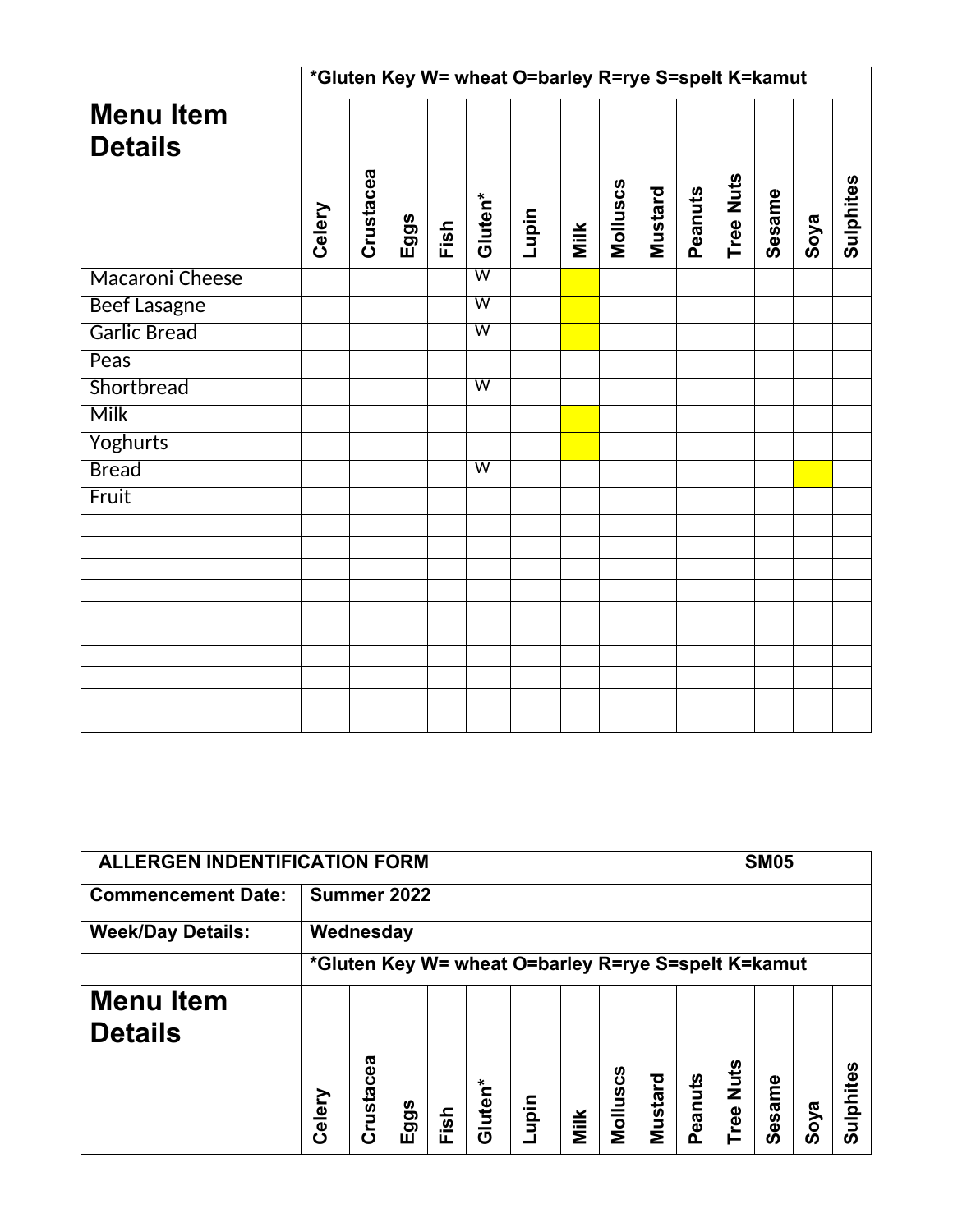| <b>Fish Fingers</b>  |  |  | $\overline{\mathsf{w}}$ |  |  |  |  |  |
|----------------------|--|--|-------------------------|--|--|--|--|--|
| Vegetable Sausage    |  |  | $\overline{\mathsf{w}}$ |  |  |  |  |  |
| <b>Mashed Potato</b> |  |  |                         |  |  |  |  |  |
| Peas & Sweetcorn     |  |  |                         |  |  |  |  |  |
| <b>Healthy Fruit</b> |  |  |                         |  |  |  |  |  |
| <b>Milk</b>          |  |  |                         |  |  |  |  |  |
| Yoghurts             |  |  |                         |  |  |  |  |  |
| <b>Bread</b>         |  |  | $\overline{\mathsf{w}}$ |  |  |  |  |  |
| <b>Fresh Fruit</b>   |  |  |                         |  |  |  |  |  |
|                      |  |  |                         |  |  |  |  |  |
|                      |  |  |                         |  |  |  |  |  |
|                      |  |  |                         |  |  |  |  |  |
|                      |  |  |                         |  |  |  |  |  |
|                      |  |  |                         |  |  |  |  |  |
|                      |  |  |                         |  |  |  |  |  |
|                      |  |  |                         |  |  |  |  |  |
|                      |  |  |                         |  |  |  |  |  |

| <b>ALLERGEN INDENTIFICATION FORM</b> |                 |           |     |      |         |                                                     |      |          |         |         |      | <b>SM05</b> |      |           |
|--------------------------------------|-----------------|-----------|-----|------|---------|-----------------------------------------------------|------|----------|---------|---------|------|-------------|------|-----------|
| <b>Commencement Date:</b>            | Summer 2022     |           |     |      |         |                                                     |      |          |         |         |      |             |      |           |
| <b>Week/Day Details:</b>             | <b>Thursday</b> |           |     |      |         |                                                     |      |          |         |         |      |             |      |           |
|                                      |                 |           |     |      |         | *Gluten Key W= wheat O=barley R=rye S=spelt K=kamut |      |          |         |         |      |             |      |           |
| <b>Menu Item</b>                     |                 |           |     |      |         |                                                     |      |          |         |         |      |             |      |           |
| <b>Details</b>                       |                 |           |     |      |         |                                                     |      |          |         |         |      |             |      |           |
|                                      |                 |           |     |      |         |                                                     |      |          |         |         | Nuts |             |      |           |
|                                      | Celery          | Crustacea | ggs |      | Gluten* |                                                     |      | Molluscs | Mustard | Peanuts |      | Sesame      |      | Sulphites |
|                                      |                 |           | ш   | Fish |         | Lupin                                               | Milk |          |         |         | Tree |             | Soya |           |
| Turkey                               |                 |           |     |      |         |                                                     |      |          |         |         |      |             |      |           |
| <b>Yorkshire Pudding</b>             |                 |           |     |      | W       |                                                     |      |          |         |         |      |             |      |           |
| <b>Quorn Fillet</b>                  |                 |           |     |      | W       |                                                     |      |          |         |         |      |             |      |           |
| Gravy                                |                 |           |     |      | W<br>B  |                                                     |      |          |         |         |      |             |      |           |
| <b>Roast Potatoes</b>                |                 |           |     |      |         |                                                     |      |          |         |         |      |             |      |           |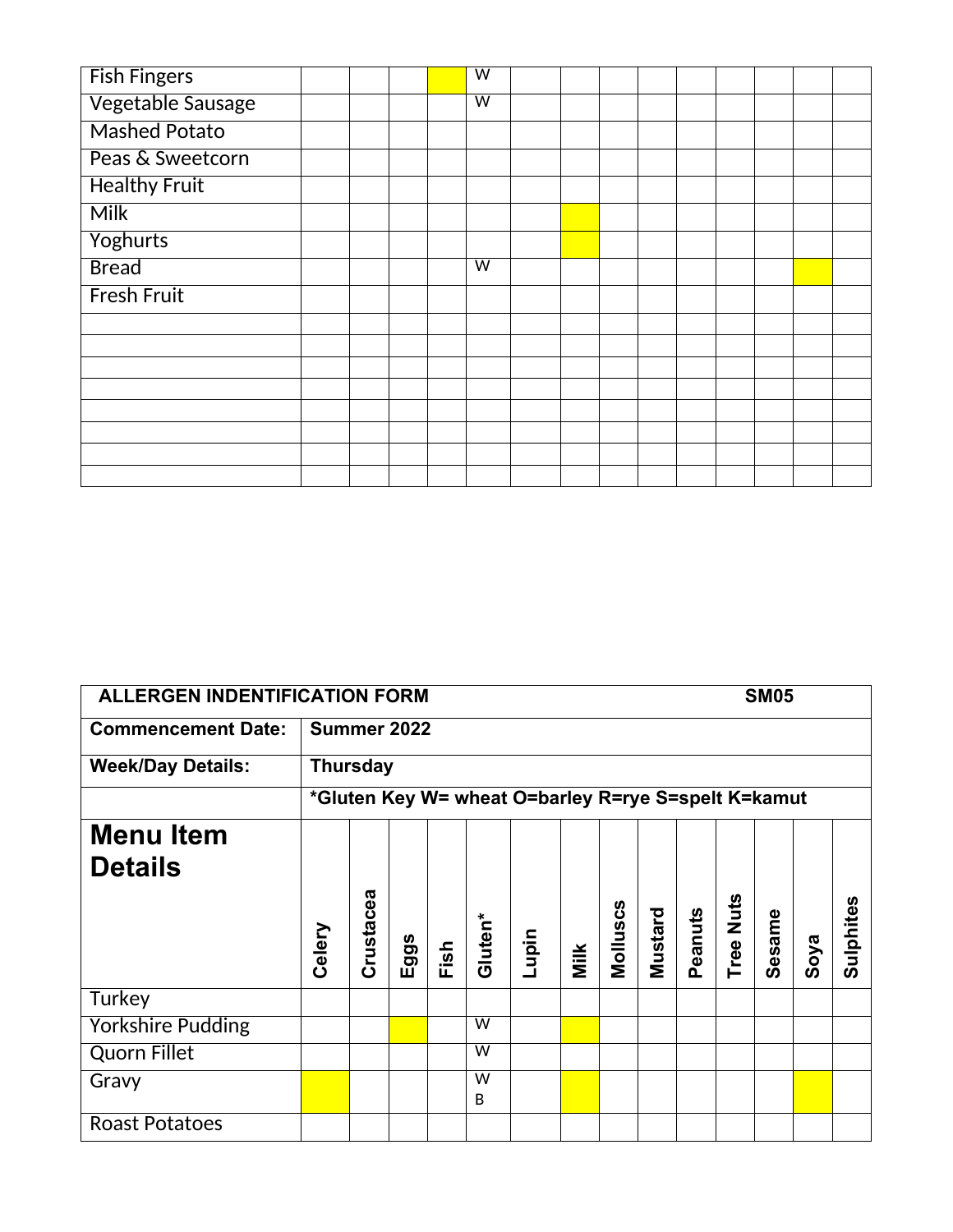| Carrots          |  |  |                |  |  |  |  |  |
|------------------|--|--|----------------|--|--|--|--|--|
| <b>Broccoli</b>  |  |  |                |  |  |  |  |  |
| Jelly            |  |  |                |  |  |  |  |  |
| <b>Ice Cream</b> |  |  |                |  |  |  |  |  |
| <b>Milk</b>      |  |  |                |  |  |  |  |  |
| Yoghurt          |  |  |                |  |  |  |  |  |
| <b>Bread</b>     |  |  | $\overline{w}$ |  |  |  |  |  |
| Fruit            |  |  |                |  |  |  |  |  |
|                  |  |  |                |  |  |  |  |  |
|                  |  |  |                |  |  |  |  |  |
|                  |  |  |                |  |  |  |  |  |
|                  |  |  |                |  |  |  |  |  |
|                  |  |  |                |  |  |  |  |  |
|                  |  |  |                |  |  |  |  |  |
|                  |  |  |                |  |  |  |  |  |
|                  |  |  |                |  |  |  |  |  |

| <b>ALLERGEN INDENTIFICATION FORM</b><br><b>SM05</b><br><b>Commencement Date:</b> |        |                            |      |                         |         |       |      |          |         |         |           |        |                                                             |
|----------------------------------------------------------------------------------|--------|----------------------------|------|-------------------------|---------|-------|------|----------|---------|---------|-----------|--------|-------------------------------------------------------------|
|                                                                                  |        |                            |      |                         |         |       |      |          |         |         |           |        |                                                             |
|                                                                                  |        |                            |      |                         |         |       |      |          |         |         |           |        |                                                             |
|                                                                                  |        |                            |      |                         |         |       |      |          |         |         |           |        |                                                             |
|                                                                                  |        |                            |      |                         |         |       |      |          |         |         |           |        |                                                             |
|                                                                                  |        |                            |      |                         |         |       |      |          |         |         |           |        |                                                             |
|                                                                                  |        |                            |      |                         |         |       |      |          |         |         |           |        |                                                             |
|                                                                                  |        |                            |      |                         |         |       |      |          |         |         |           |        |                                                             |
|                                                                                  |        |                            |      |                         |         |       |      |          |         |         |           |        | Sulphites                                                   |
|                                                                                  |        |                            |      | $\overline{\mathsf{W}}$ |         |       |      |          |         |         |           |        |                                                             |
|                                                                                  |        |                            |      | $\overline{W}$          |         |       |      |          |         |         |           |        |                                                             |
|                                                                                  |        |                            |      |                         |         |       |      |          |         |         |           |        |                                                             |
|                                                                                  |        |                            |      |                         |         |       |      |          |         |         |           |        |                                                             |
|                                                                                  |        |                            |      |                         |         |       |      |          |         |         |           |        |                                                             |
|                                                                                  |        |                            |      |                         |         |       |      |          |         |         |           |        |                                                             |
|                                                                                  |        |                            |      |                         |         |       |      |          |         |         |           |        |                                                             |
|                                                                                  |        |                            |      |                         |         |       |      |          |         |         |           |        |                                                             |
|                                                                                  |        |                            |      | $\overline{\mathsf{w}}$ |         |       |      |          |         |         |           |        |                                                             |
|                                                                                  |        |                            |      |                         |         |       |      |          |         |         |           |        |                                                             |
|                                                                                  |        |                            |      |                         |         |       |      |          |         |         |           |        |                                                             |
|                                                                                  |        |                            |      |                         |         |       |      |          |         |         |           |        |                                                             |
|                                                                                  |        |                            |      |                         |         |       |      |          |         |         |           |        |                                                             |
|                                                                                  | Celery | <b>Friday</b><br>Crustacea | Eggs | Summer 2022<br>Fish     | Gluten* | Lupin | Milk | Molluscs | Mustard | Peanuts | Tree Nuts | Sesame | *Gluten Key W= wheat O=barley R=rye S=spelt K=kamut<br>Soya |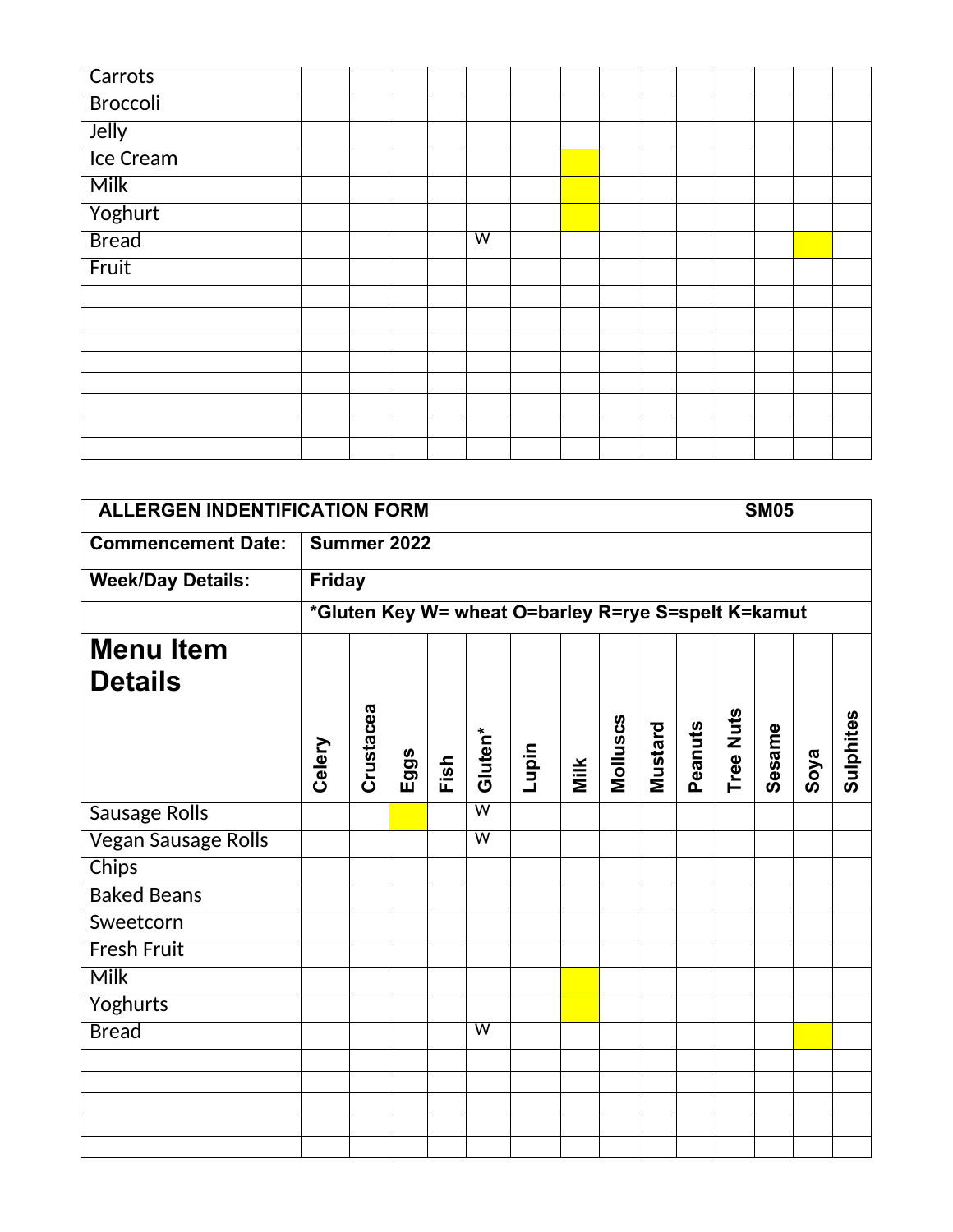|                           | <b>ALLERGEN INDENTIFICATION FORM</b><br><b>SM05</b> |           |      |      |                         |                                                     |      |          |         |         |           |        |      |           |
|---------------------------|-----------------------------------------------------|-----------|------|------|-------------------------|-----------------------------------------------------|------|----------|---------|---------|-----------|--------|------|-----------|
| <b>Commencement Date:</b> | Summer 2022                                         |           |      |      |                         |                                                     |      |          |         |         |           |        |      |           |
| <b>Week/Day Details:</b>  | <b>Monday</b>                                       |           |      |      |                         |                                                     |      |          |         |         |           |        |      |           |
|                           |                                                     |           |      |      |                         | *Gluten Key W= wheat O=barley R=rye S=spelt K=kamut |      |          |         |         |           |        |      |           |
| <b>Menu Item</b>          |                                                     |           |      |      |                         |                                                     |      |          |         |         |           |        |      |           |
| <b>Details</b>            |                                                     |           |      |      |                         |                                                     |      |          |         |         |           |        |      |           |
|                           | Celery                                              | Crustacea | Eggs | Fish | Gluten*                 | Lupin                                               | Milk | Molluscs | Mustard | Peanuts | Tree Nuts | Sesame | Soya | Sulphites |
| <b>Wholemeal Pizza</b>    |                                                     |           |      |      | $\overline{\mathsf{w}}$ |                                                     |      |          |         |         |           |        |      |           |
| Jacket Potato             |                                                     |           |      |      |                         |                                                     |      |          |         |         |           |        |      |           |
| <b>Baked Beans</b>        |                                                     |           |      |      |                         |                                                     |      |          |         |         |           |        |      |           |
| Cheese                    |                                                     |           |      |      |                         |                                                     |      |          |         |         |           |        |      |           |
| Tuna                      |                                                     |           |      |      |                         |                                                     |      |          |         |         |           |        |      |           |
| Coleslaw                  |                                                     |           |      |      |                         |                                                     |      |          |         |         |           |        |      |           |
| Potato Salad              |                                                     |           |      |      |                         |                                                     |      |          |         |         |           |        |      |           |
| Sweetcorn                 |                                                     |           |      |      |                         |                                                     |      |          |         |         |           |        |      |           |
| <b>Chocolate Muffin</b>   |                                                     |           |      |      | $\overline{w}$          |                                                     |      |          |         |         |           |        |      |           |
| <b>Milk</b>               |                                                     |           |      |      |                         |                                                     |      |          |         |         |           |        |      |           |
| Yoghurt                   |                                                     |           |      |      |                         |                                                     |      |          |         |         |           |        |      |           |
| <b>Bread</b>              |                                                     |           |      |      | $\overline{\mathsf{w}}$ |                                                     |      |          |         |         |           |        |      |           |
| Fruit                     |                                                     |           |      |      |                         |                                                     |      |          |         |         |           |        |      |           |
|                           |                                                     |           |      |      |                         |                                                     |      |          |         |         |           |        |      |           |
|                           |                                                     |           |      |      |                         |                                                     |      |          |         |         |           |        |      |           |
|                           |                                                     |           |      |      |                         |                                                     |      |          |         |         |           |        |      |           |
|                           |                                                     |           |      |      |                         |                                                     |      |          |         |         |           |        |      |           |
|                           |                                                     |           |      |      |                         |                                                     |      |          |         |         |           |        |      |           |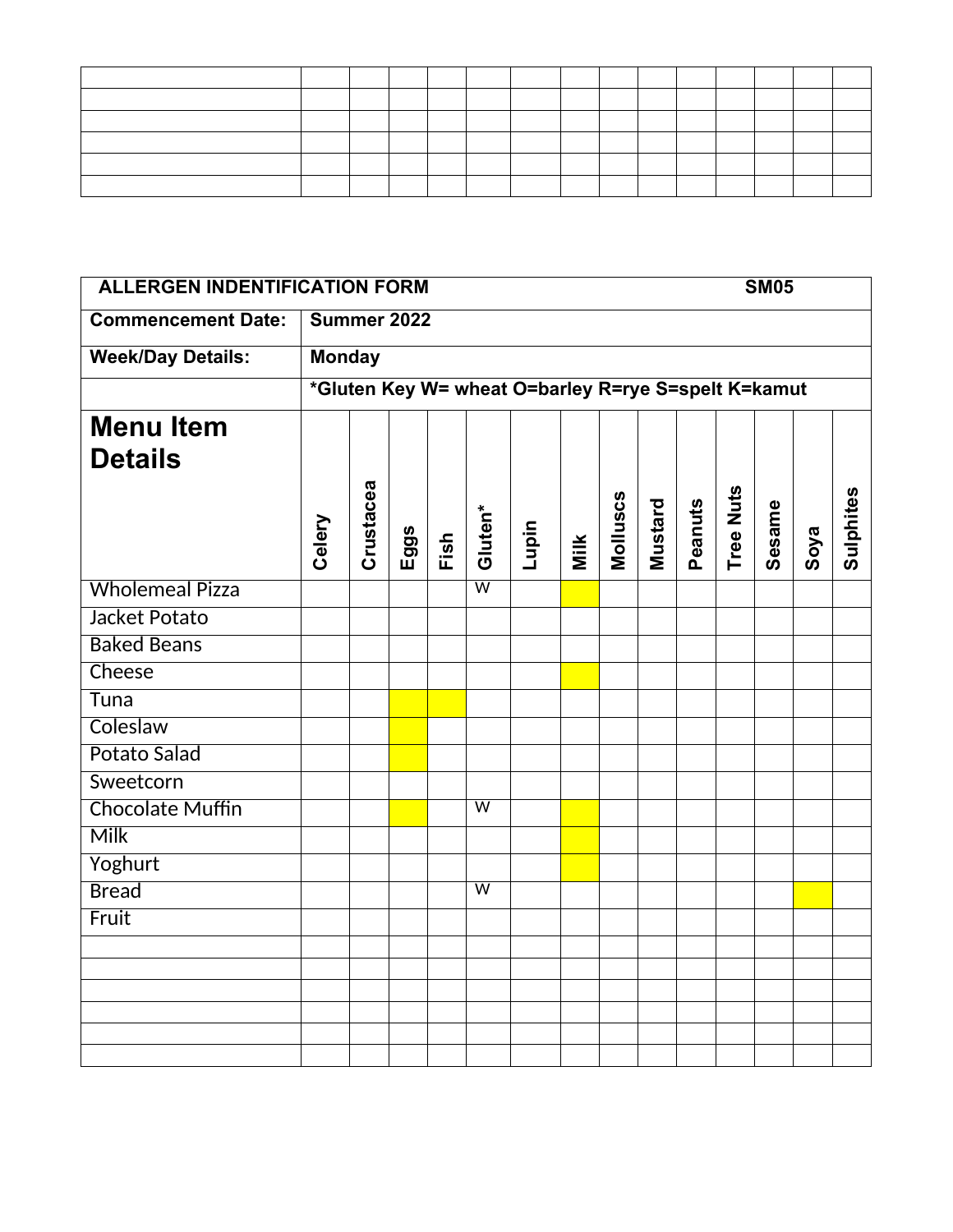| <b>ALLERGEN INDENTIFICATION FORM</b> |                |           |      |      |                         |                                                     |      |          |         |         |           | <b>SM05</b> |      |           |
|--------------------------------------|----------------|-----------|------|------|-------------------------|-----------------------------------------------------|------|----------|---------|---------|-----------|-------------|------|-----------|
| <b>Commencement Date:</b>            | Summer 2022    |           |      |      |                         |                                                     |      |          |         |         |           |             |      |           |
| <b>Week/Day Details:</b>             | <b>Tuesday</b> |           |      |      |                         |                                                     |      |          |         |         |           |             |      |           |
|                                      |                |           |      |      |                         | *Gluten Key W= wheat O=barley R=rye S=spelt K=kamut |      |          |         |         |           |             |      |           |
| <b>Menu Item</b>                     |                |           |      |      |                         |                                                     |      |          |         |         |           |             |      |           |
| <b>Details</b>                       |                |           |      |      |                         |                                                     |      |          |         |         |           |             |      |           |
|                                      | Celery         | Crustacea | Eggs | Fish | Gluten*                 | Lupin                                               | Milk | Molluscs | Mustard | Peanuts | Tree Nuts | Sesame      | Soya | Sulphites |
| Pasta Bolognaise                     |                |           |      |      | $\overline{\mathsf{w}}$ |                                                     |      |          |         |         |           |             |      |           |
| <b>Veg Bolognaise</b>                |                |           |      |      | $\overline{\mathsf{w}}$ |                                                     |      |          |         |         |           |             |      |           |
| Garlic Bread                         |                |           |      |      | $\overline{W}$          |                                                     |      |          |         |         |           |             |      |           |
| Salad                                |                |           |      |      |                         |                                                     |      |          |         |         |           |             |      |           |
| Fruit                                |                |           |      |      |                         |                                                     |      |          |         |         |           |             |      |           |
| <b>Milk</b>                          |                |           |      |      |                         |                                                     |      |          |         |         |           |             |      |           |
| Yoghurt                              |                |           |      |      |                         |                                                     |      |          |         |         |           |             |      |           |
| <b>Bread</b>                         |                |           |      |      | $\overline{\mathsf{w}}$ |                                                     |      |          |         |         |           |             |      |           |
|                                      |                |           |      |      |                         |                                                     |      |          |         |         |           |             |      |           |
|                                      |                |           |      |      |                         |                                                     |      |          |         |         |           |             |      |           |
|                                      |                |           |      |      |                         |                                                     |      |          |         |         |           |             |      |           |
|                                      |                |           |      |      |                         |                                                     |      |          |         |         |           |             |      |           |
|                                      |                |           |      |      |                         |                                                     |      |          |         |         |           |             |      |           |
|                                      |                |           |      |      |                         |                                                     |      |          |         |         |           |             |      |           |
|                                      |                |           |      |      |                         |                                                     |      |          |         |         |           |             |      |           |
|                                      |                |           |      |      |                         |                                                     |      |          |         |         |           |             |      |           |
|                                      |                |           |      |      |                         |                                                     |      |          |         |         |           |             |      |           |
|                                      |                |           |      |      |                         |                                                     |      |          |         |         |           |             |      |           |

| ALLERGEN INDENTIFICATION FORM | <b>SM05</b>                                         |
|-------------------------------|-----------------------------------------------------|
| <b>Commencement Date:</b>     | <b>Summer 2022</b>                                  |
| <b>Week/Day Details:</b>      | Wednesday                                           |
|                               | *Gluten Key W= wheat O=barley R=rye S=spelt K=kamut |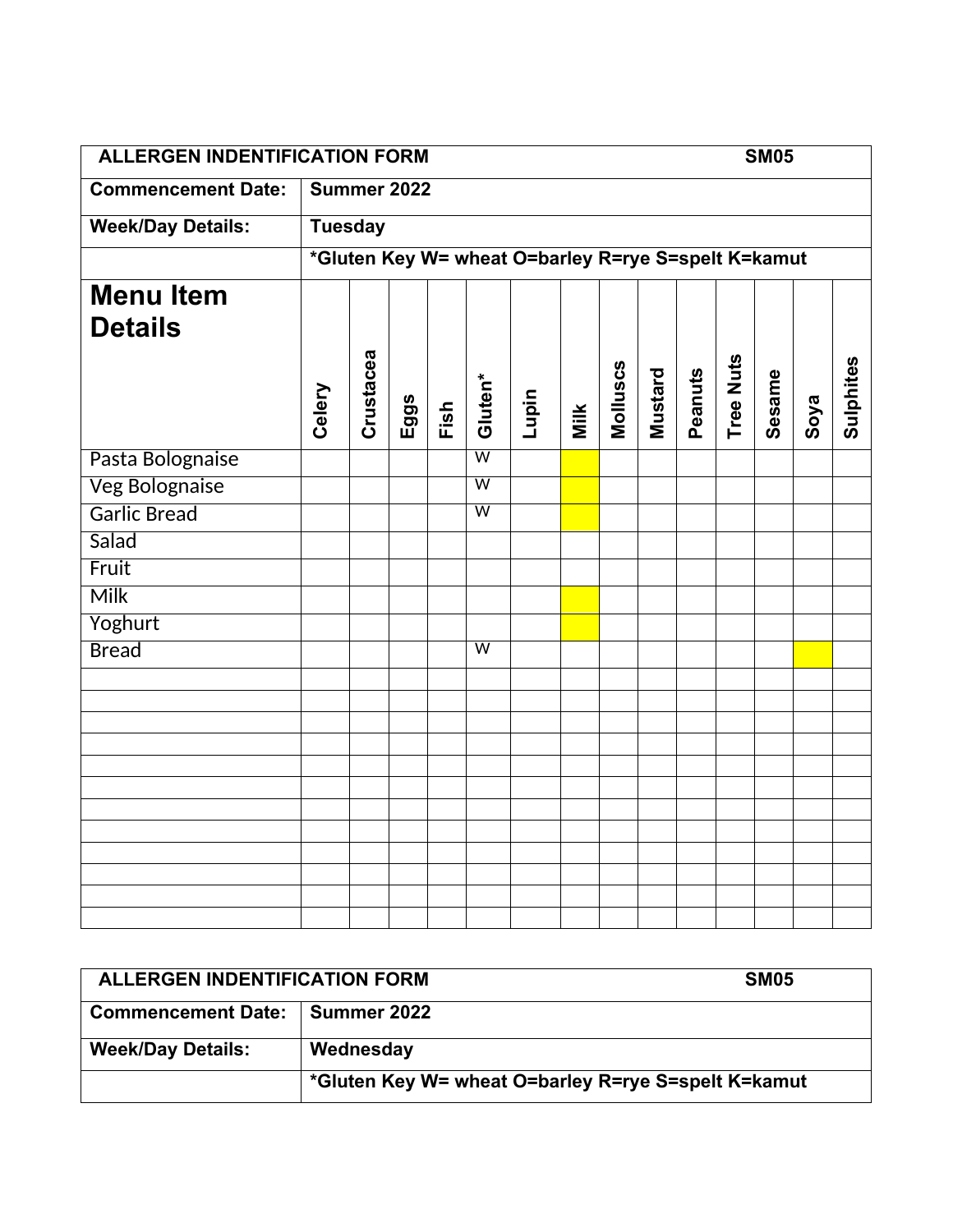| <b>Menu Item</b><br><b>Details</b> |        |           |      |      |                |       |      |          |         |         |                  |        |      |           |
|------------------------------------|--------|-----------|------|------|----------------|-------|------|----------|---------|---------|------------------|--------|------|-----------|
|                                    | Celery | Crustacea | Eggs | Fish | Gluten*        | Lupin | Milk | Molluscs | Mustard | Peanuts | <b>Tree Nuts</b> | Sesame | Soya | Sulphites |
| Sausage                            |        |           |      |      |                |       |      |          |         |         |                  |        |      |           |
| <b>Bacon</b>                       |        |           |      |      |                |       |      |          |         |         |                  |        |      |           |
| <b>Scrambled Egg</b>               |        |           |      |      |                |       |      |          |         |         |                  |        |      |           |
| <b>Hash Browns</b>                 |        |           |      |      |                |       |      |          |         |         |                  |        |      |           |
| <b>Baked Beans</b>                 |        |           |      |      |                |       |      |          |         |         |                  |        |      |           |
| <b>Mushrooms</b>                   |        |           |      |      |                |       |      |          |         |         |                  |        |      |           |
| <b>Tomatoes</b>                    |        |           |      |      |                |       |      |          |         |         |                  |        |      |           |
| <b>Quorn Sausage</b>               |        |           |      |      |                |       |      |          |         |         |                  |        |      |           |
| Ice Cream                          |        |           |      |      |                |       |      |          |         |         |                  |        |      |           |
| <b>Milk</b>                        |        |           |      |      |                |       |      |          |         |         |                  |        |      |           |
| Yoghurt                            |        |           |      |      |                |       |      |          |         |         |                  |        |      |           |
| <b>Bread</b>                       |        |           |      |      | $\overline{W}$ |       |      |          |         |         |                  |        |      |           |
|                                    |        |           |      |      |                |       |      |          |         |         |                  |        |      |           |
|                                    |        |           |      |      |                |       |      |          |         |         |                  |        |      |           |
|                                    |        |           |      |      |                |       |      |          |         |         |                  |        |      |           |
|                                    |        |           |      |      |                |       |      |          |         |         |                  |        |      |           |
|                                    |        |           |      |      |                |       |      |          |         |         |                  |        |      |           |
|                                    |        |           |      |      |                |       |      |          |         |         |                  |        |      |           |

| <b>ALLERGEN INDENTIFICATION FORM</b> | <b>SM05</b>                                         |                            |          |      |         |      |      |                |         |              |             |            |          |               |  |
|--------------------------------------|-----------------------------------------------------|----------------------------|----------|------|---------|------|------|----------------|---------|--------------|-------------|------------|----------|---------------|--|
| <b>Commencement Date:</b>            |                                                     | Summer 2022                |          |      |         |      |      |                |         |              |             |            |          |               |  |
| <b>Week/Day Details:</b>             | <b>Thursday</b>                                     |                            |          |      |         |      |      |                |         |              |             |            |          |               |  |
|                                      | *Gluten Key W= wheat O=barley R=rye S=spelt K=kamut |                            |          |      |         |      |      |                |         |              |             |            |          |               |  |
| <b>Menu Item</b><br><b>Details</b>   | Celery                                              | ᢐ<br>ω<br>Ō<br>rusta<br>Ć١ | ggs<br>ш | Fish | Gluten* | nidn | Milk | ပ္ပိ<br>Mollus | Mustard | eanuts<br>Ő. | Nuts<br>ree | esame<br>Ō | oya<br>Ō | <u>으</u><br>ഗ |  |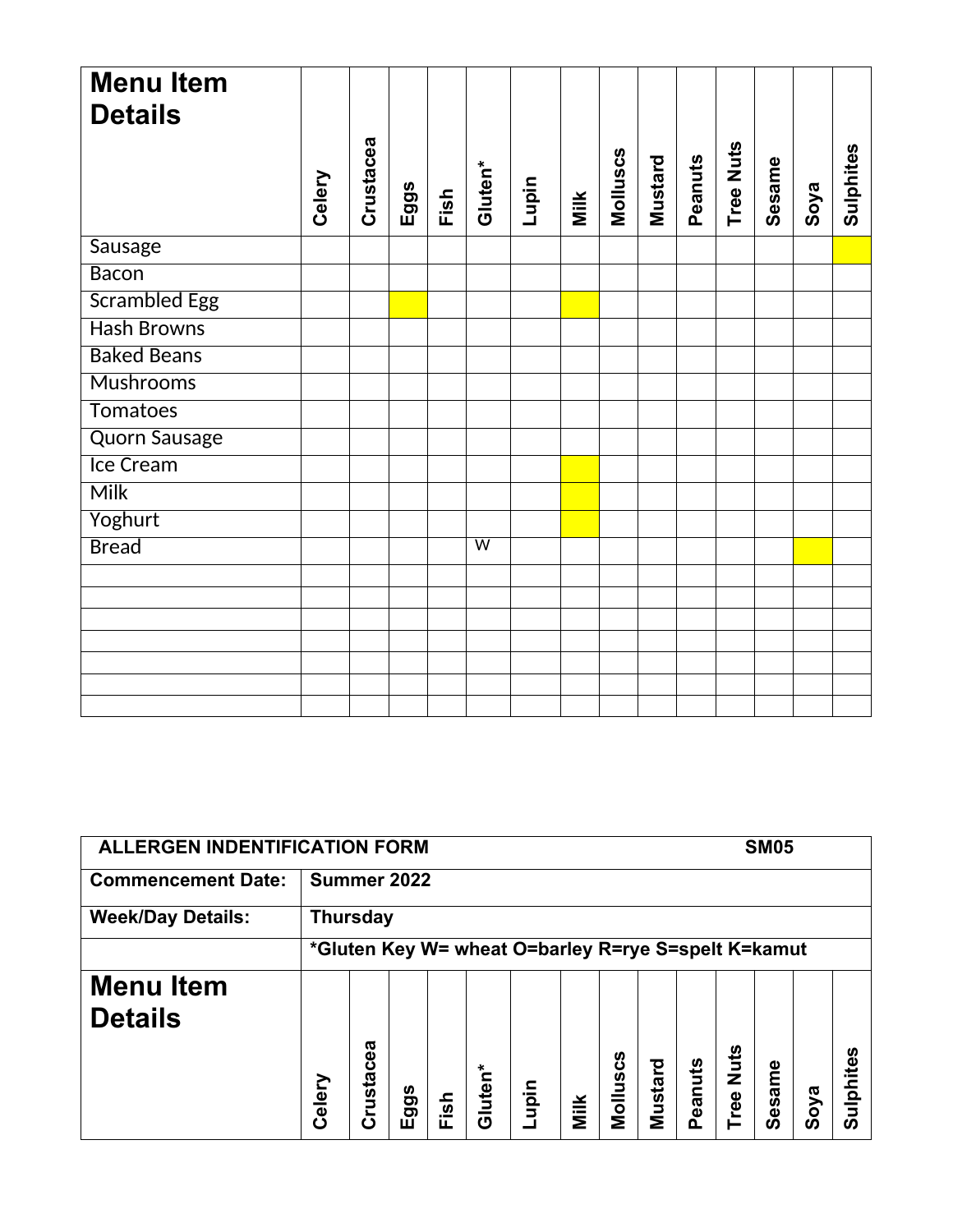| Gammon                   |  |  |                              |  |  |  |  |  |
|--------------------------|--|--|------------------------------|--|--|--|--|--|
| <b>Veggie Nuggets</b>    |  |  | $\overline{W}$               |  |  |  |  |  |
| <b>Yorkshire Pudding</b> |  |  | $\overline{W}$               |  |  |  |  |  |
| <b>Mashed Potato</b>     |  |  |                              |  |  |  |  |  |
| Carrots                  |  |  |                              |  |  |  |  |  |
| <b>Green Beans</b>       |  |  |                              |  |  |  |  |  |
| Gravy                    |  |  | $\overline{\mathsf{w}}$<br>B |  |  |  |  |  |
| <b>Fresh Fruit</b>       |  |  |                              |  |  |  |  |  |
| <b>Milk</b>              |  |  |                              |  |  |  |  |  |
| Yoghurt                  |  |  |                              |  |  |  |  |  |
| <b>Bread</b>             |  |  | $\overline{w}$               |  |  |  |  |  |
|                          |  |  |                              |  |  |  |  |  |
|                          |  |  |                              |  |  |  |  |  |
|                          |  |  |                              |  |  |  |  |  |
|                          |  |  |                              |  |  |  |  |  |
|                          |  |  |                              |  |  |  |  |  |
|                          |  |  |                              |  |  |  |  |  |
|                          |  |  |                              |  |  |  |  |  |
|                          |  |  |                              |  |  |  |  |  |

| <b>ALLERGEN INDENTIFICATION FORM</b>                |           |          |      |                         |       |      |          |         |         |                |        |      |             |
|-----------------------------------------------------|-----------|----------|------|-------------------------|-------|------|----------|---------|---------|----------------|--------|------|-------------|
| Summer 2022                                         |           |          |      |                         |       |      |          |         |         |                |        |      |             |
| <b>Friday</b>                                       |           |          |      |                         |       |      |          |         |         |                |        |      |             |
| *Gluten Key W= wheat O=barley R=rye S=spelt K=kamut |           |          |      |                         |       |      |          |         |         |                |        |      |             |
|                                                     |           |          |      |                         |       |      |          |         |         |                |        |      |             |
|                                                     |           |          |      |                         |       |      |          |         |         |                |        |      |             |
| Celery                                              | Crustacea | ggs<br>ய | Fish | Gluten*                 | Lupin | Milk | Molluscs | Mustard | Peanuts | Nuts<br>Tree I | Sesame | Soya | Sulphites   |
|                                                     |           |          |      | $\overline{\mathsf{w}}$ |       |      |          |         |         |                |        |      |             |
|                                                     |           |          |      | $\overline{\mathsf{w}}$ |       |      |          |         |         |                |        |      |             |
|                                                     |           |          |      |                         |       |      |          |         |         |                |        |      |             |
|                                                     |           |          |      |                         |       |      |          |         |         |                |        |      |             |
|                                                     |           |          |      | W                       |       |      |          |         |         |                |        |      |             |
|                                                     |           |          |      |                         |       |      |          |         |         |                |        |      | <b>SM05</b> |